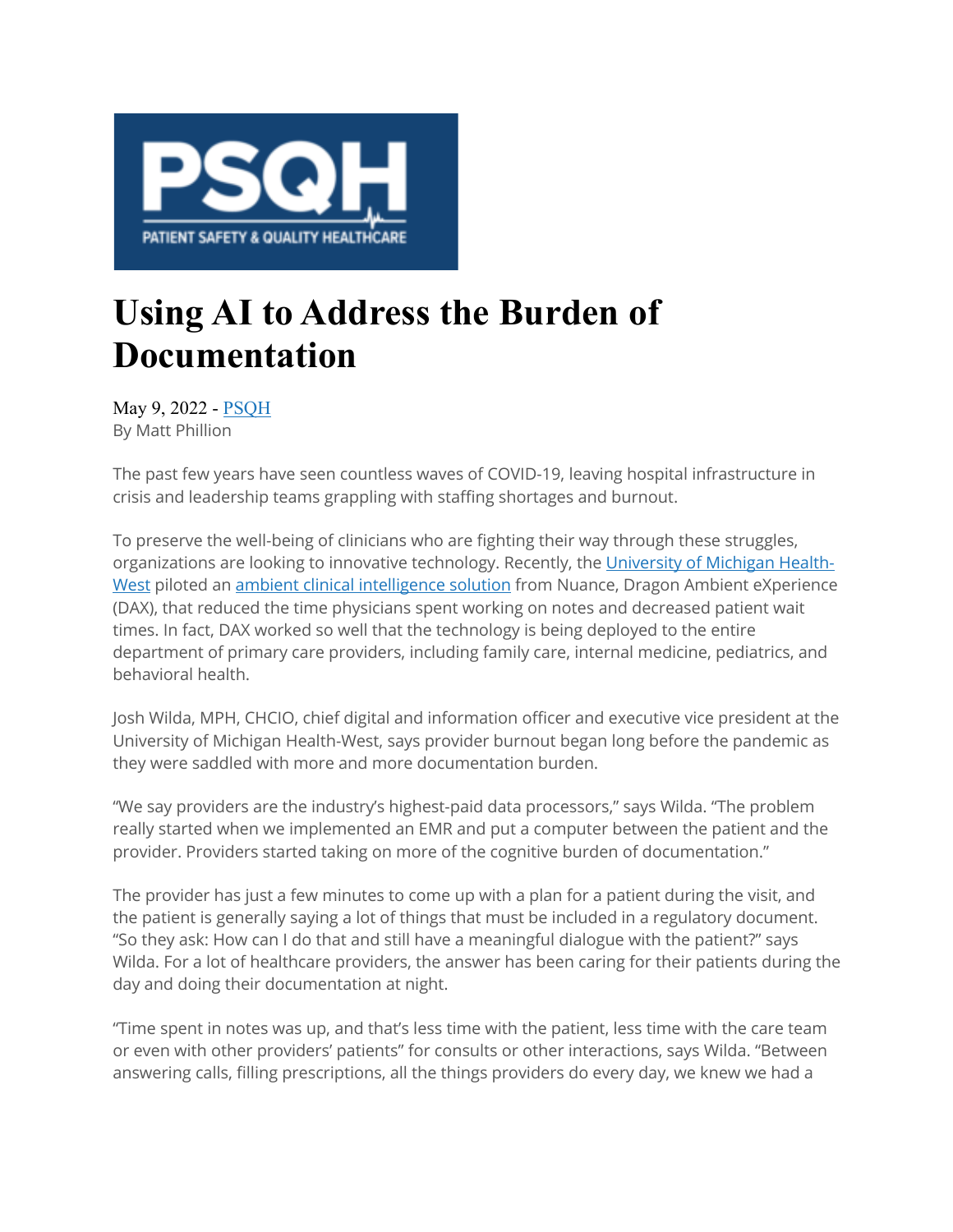problem. How do we offload some of that, and how do we make sure the technology isn't getting in the way of the intimacy the provider needs with their patient?"

## **Technology in the background**

University of Michigan Health-West had been a strategic partner of Nuance for some time and was particularly interested in Nuance's ambient speech technology, which would enable the provider to have a dialogue with the patient without needing to go back and dictate it all into the record.

"What if the patient and provider are just having a dialogue and everything is happening in the background?" says Wilda.

Always open to pushing the envelope with their technology, the health system decided to pilot the tech in a very specific way. "Many pilots will focus on specialties," says Wilda. "But specialties do a lot of repeated things, and AI can do repeatable things. What about primary care, where every patient is different?"

If the AI could respond to the ever-changing tasks of a primary care provider, who might deal with a runny nose, heart failure, and pregnancy all in the same hour, it could handle other specialties, Wilda explains.

Happily, the pilot demonstrated immediate potential. "My counterpart, Lance Owens [DO, chief medical information officer with University of Michigan Health-West] said he's had colleagues in the initial pilot hug him and say, 'You've saved my life,' " says Wilda. "They told him if it weren't for this technology, they probably wouldn't practice anymore."

The pilot was so well received by the providers involved that support from organizational leadership came quickly. "We saw the benefits right away. They were different benefits than people usually tout," says Wilda. "Usually the question is, 'How do we pay for something like this?' But it goes back to the burden on the providers. We've had providers go from 60 minutes in notes in a day to 10 minutes, with providers able to get down to under a minute per patient."

It's easy to jump to the conclusion that less time in notes means providers can see more patients and thereby pay for the technology, but that's not the right perspective, says Wilda. "We're not saying, 'Here's a tool that will make you more efficient, but you'll have to work harder to pay for it,' " he says. "We touted the benefits of the patient-provider relationship, the lessening of the cognitive burden, and the increased focus on the patient."

## **A true backup**

Beyond time savings, the technology also allows for a more accurate accounting of each patient visit.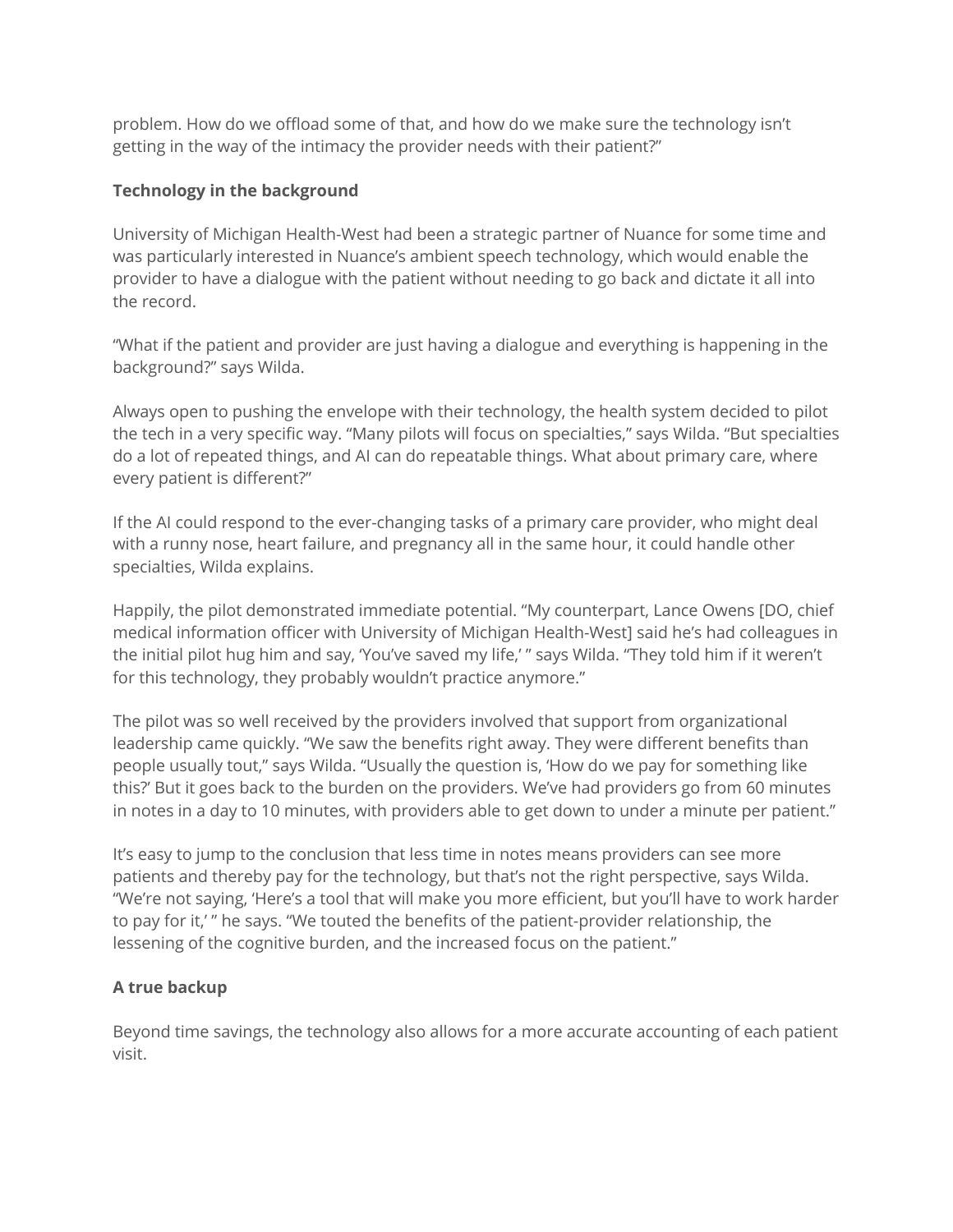"Often, you'll have a situation where the patient has an appointment for one thing but wants to talk about their headache, back pain, and mental health—and the provider only has time for one because of all the administrative burden just to get the patient in front of the provider," says Wilda. "Now they can address those 'oh, by the way' issues."

On the flip side, Wilda says, providers can now keep better track of the additive issues that they do address—which, out of a desire to avoid documentation burden, they may not have documented in the past. In essence, the technology allows providers to stop giving away care.

"That's the beauty of this," says Wilda. "In the past, we'd have the conversation and the provider would document it into a medically relevant note. The technology takes the conversation, integrates the voice of the patient into it, and still transitions it into a medically viable note."

DAX preserves the clarity of the patient's voice better than similar processes like transcription or speech to text. "One patient told the physician he'd 'jacked up his knee,' and when the patient was able to see the documentation, he told us how cool it was to see his own words being used," says Wilda.

In a highly competitive market, there's a lot of choice, and while touting the latest technology isn't always the best way to attract patients, framing the technology as helping to provide a better, more interactive experience can catch their attention.

"Our mission statement is: Innovation changes care, and our care changes lives," says Wilda. "How are we using innovation to change lives?"

## **Improved interactivity and efficiency**

No longer do patients unilaterally view physicians as an authority and listen to them without question. "It's not just, 'You have a white coat, I believe you,' " says Wilda. Instead, nurturing the physician-patient relationship and promoting dialogue is important, and that's what the technology helps accomplish, he says. "It's not just the perception of a relationship. Patients feel more engaged with their care."

During the pilot study, patients were polled about their relationship with the provider and whether they felt they were getting better service. The study found that "4.9 out of five said they have a better relationship and better service from the same provider," says Wilda. "That says something."

The providers benefited, too, with a palpable impact on burnout. "What's fascinating is that we've seen pajama time—time spent working after 7 p.m.—go up with our providers. We thought, 'That's not good,' but we surveyed our providers and they told us it's actually better because they're not documenting, they're reviewing quickly," says Wilda. "So while pajama time has gone up, the amount of time they're spending is 10 minutes instead of two or three hours."